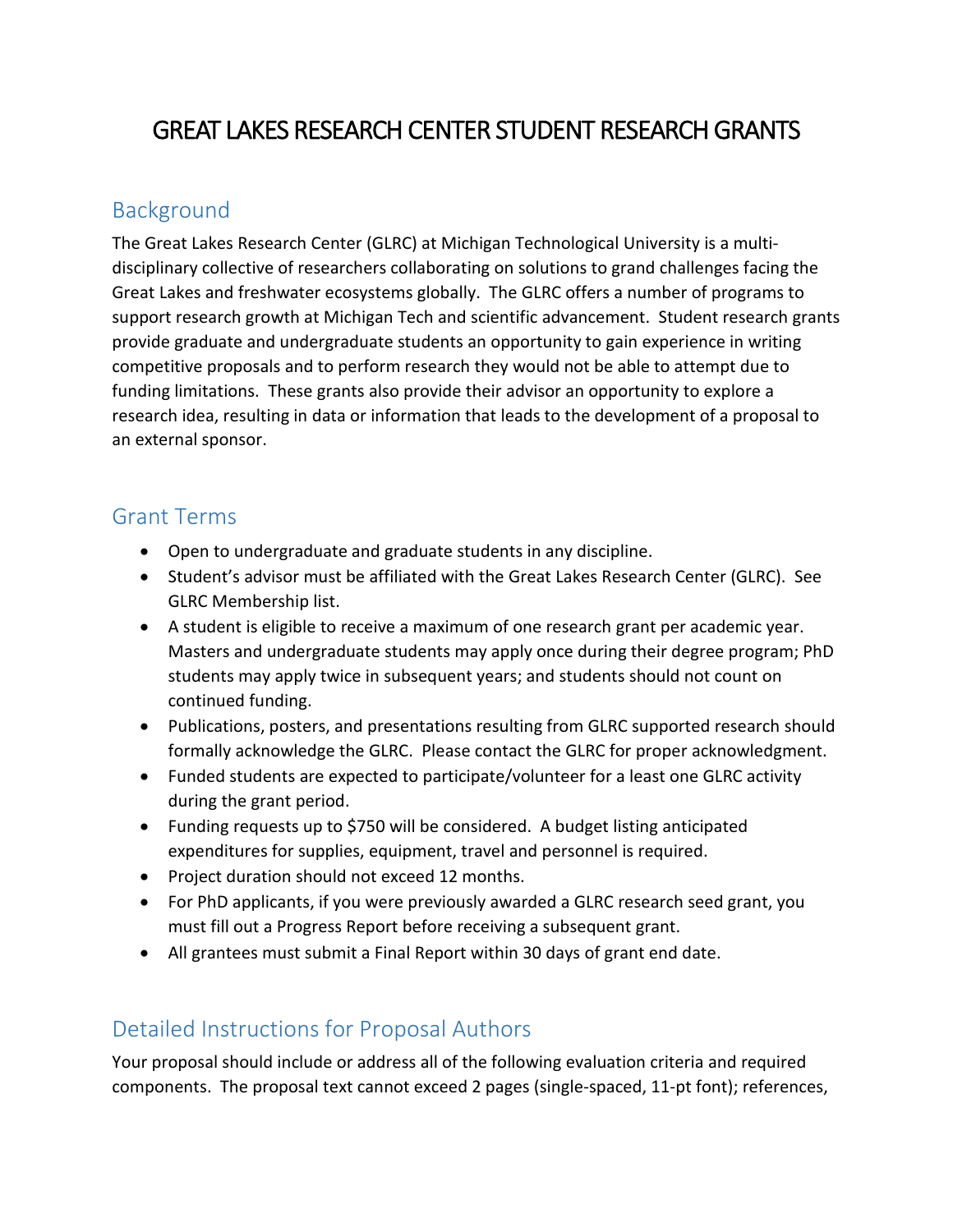GLRC affiliated advisor statement, and the application form with budget table are not included in this page limit.

#### Proposal Components

**Application Form:** Complete the application form found on the GLRC Student Resources webpage. The application form includes signatures, a budget section, and documentation of other funds received through the GLRC (if any).

**Title:** The title should reflect the subject of the proposal.

**Author Names and Affiliations:** List the names of the student(s) authoring the proposal and the GLRC affiliated advisor(s) and their department affiliations. Note the academic standing (graduate or undergraduate, year of study) of each student.

**Background:** (3/4 page maximum) The background section should provide the larger scientific context of the proposed work. It should also be clear how the proposed work fits into this scientific context. Assume your audience is intelligent, but has little direct knowledge about your research topic and why it is important. Introduce your study from a broad context then into a narrower context that will link to the specific questions to be asked or hypotheses to be addressed. These specific questions and hypotheses must be clearly articulated. Relatedness to the GLRC mission should be made clear in this section. Any proposal deemed unrelated to the GLRC will not be funded through this program.

**Objectives:** (1-3 sentences) If the work is part of a larger project, summarize the broader objectives of that project. Also state the specific objectives for the work to be carried out by the funds requested in your proposal. It should be clear that your request is for important additional work. These objectives should clearly arise from the background provided.

**Methods:** (3/4 page maximum) The link between the objectives and methods should be clear. The proposed methods should be appropriate for testing the hypotheses or answering the questions defined above. They should briefly but clearly define the study sites, sampling and analytical techniques, and data analysis approaches to be used. If there are important measurements or analyses related to your research request that are being addressed by a larger project, please briefly describe them and the fact that they are being supported by the larger project. It is understood that \$750 will only fund a small amount of work, but it needs to be clear how it fits in to the larger scheme of some projects. Your methods should primarily describe how the GLRC funds will be used, but background on other activities occurring at the study location can help reviewers as they assess your specific request. The methods should include a timeline for field measurement, lab and data analysis, and writing/presentation activities. The details of methods should not be included but cited. Enough information about the methods should be provided so that reviewers outside the field can at least develop a conceptual picture of the how the work will be carried out and contribute to achieving the objective(s).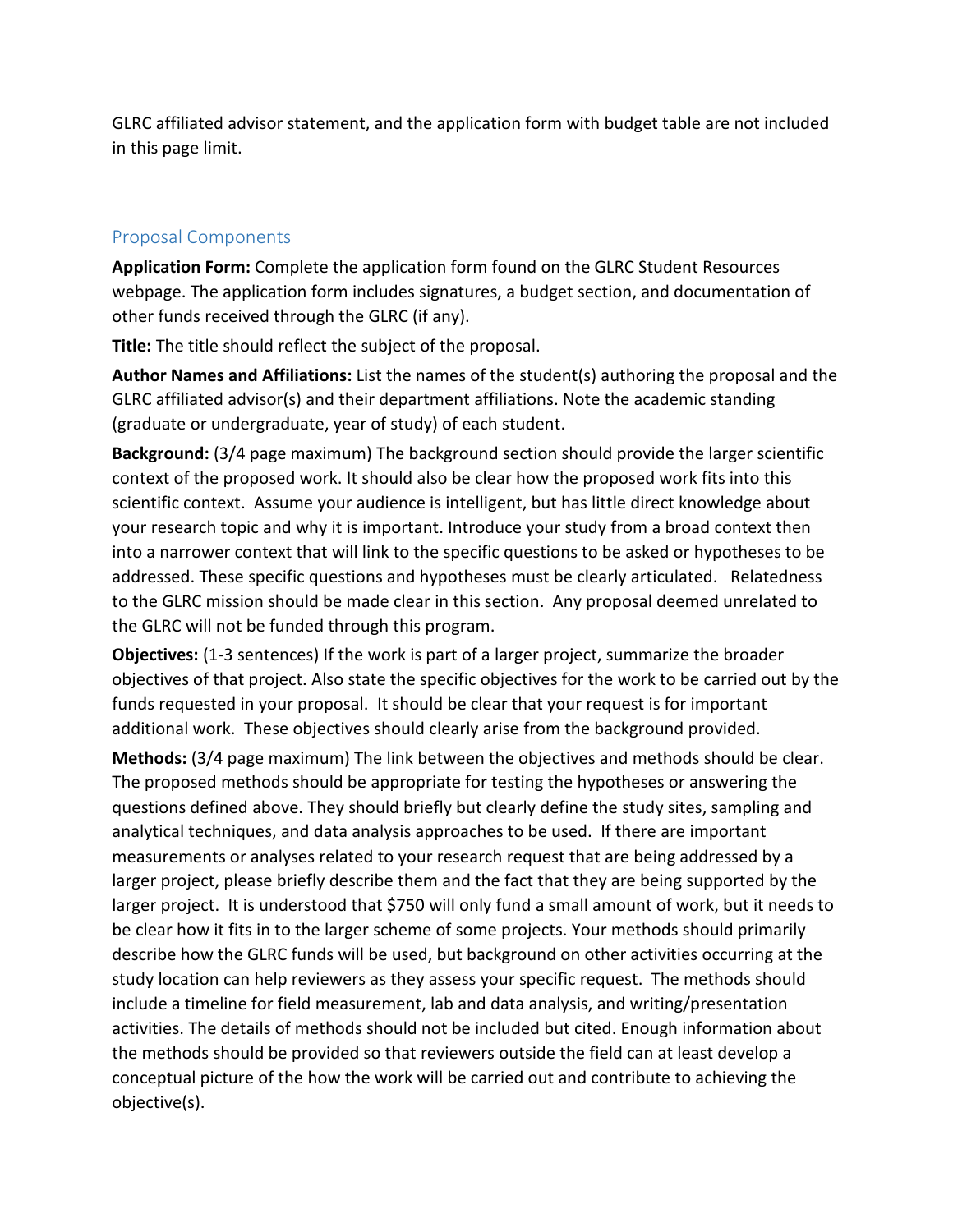**Budget and Specification of how GLRC funds will be used:** (1/2 page maximum) The budget should be appropriate for the costs of the proposed work. If the proposed work will require more funds than available from the GLRC grant, state other sources of funding available, or how the work will be scaled back if other funding is not obtained.

**GLRC Member Advisor Statement (to be written by the advisor):** Include as a separate page a 250 (maximum) word statement describing how this research will be incorporated into future research proposals listing specific funding opportunities (if known).

#### Additional Reminders

For PhD applicants, if you were previously awarded a GLRC research seed grant, you must fill out a Progress Report before receiving a subsequent grant. All grantees are required to submit a Final Report within 30-day of the grant end date.

#### GLRC Research Grant Progress Report Guidelines

(2-page maximum) Include the title of previous project, student and advisor names, date of award, summary of project goals, project results and interpretation (minimum 1 page).

#### Final Report

(1-page maximum) Include the title of the project, student and advisor names and academic department(s), date of award, summary of grant expenditures, summary of the project results, list of any products developed, and next steps for the GLRC affiliated advisor.

## Evaluation Guide for Proposals

GLRC student research grants are competitive. The grants will be judged by a panel of three GLRC members on the following criteria: scientific merit, quality of writing, and format. Successful applicants will collaborate with their GLRC affiliated advisor(s) to better understand how their seed research will support future proposal development, awarded research, and the GLRC mission. If the research is unrelated to the GLRC, or not enabling specific future proposals, then it will not be funded through this program. Feedback will be given for all proposals that are reviewed or deemed inappropriate for GLRC consideration. Students who apply once and are declined funding may re-apply in the next term. Undergraduate applicants will be judged separately from graduate applicants; all criteria will be identical, but graduate proposals are expected to be of higher quality. Review panelists will be asked to consider the evaluation criteria and questions below during the assessment of each proposal.